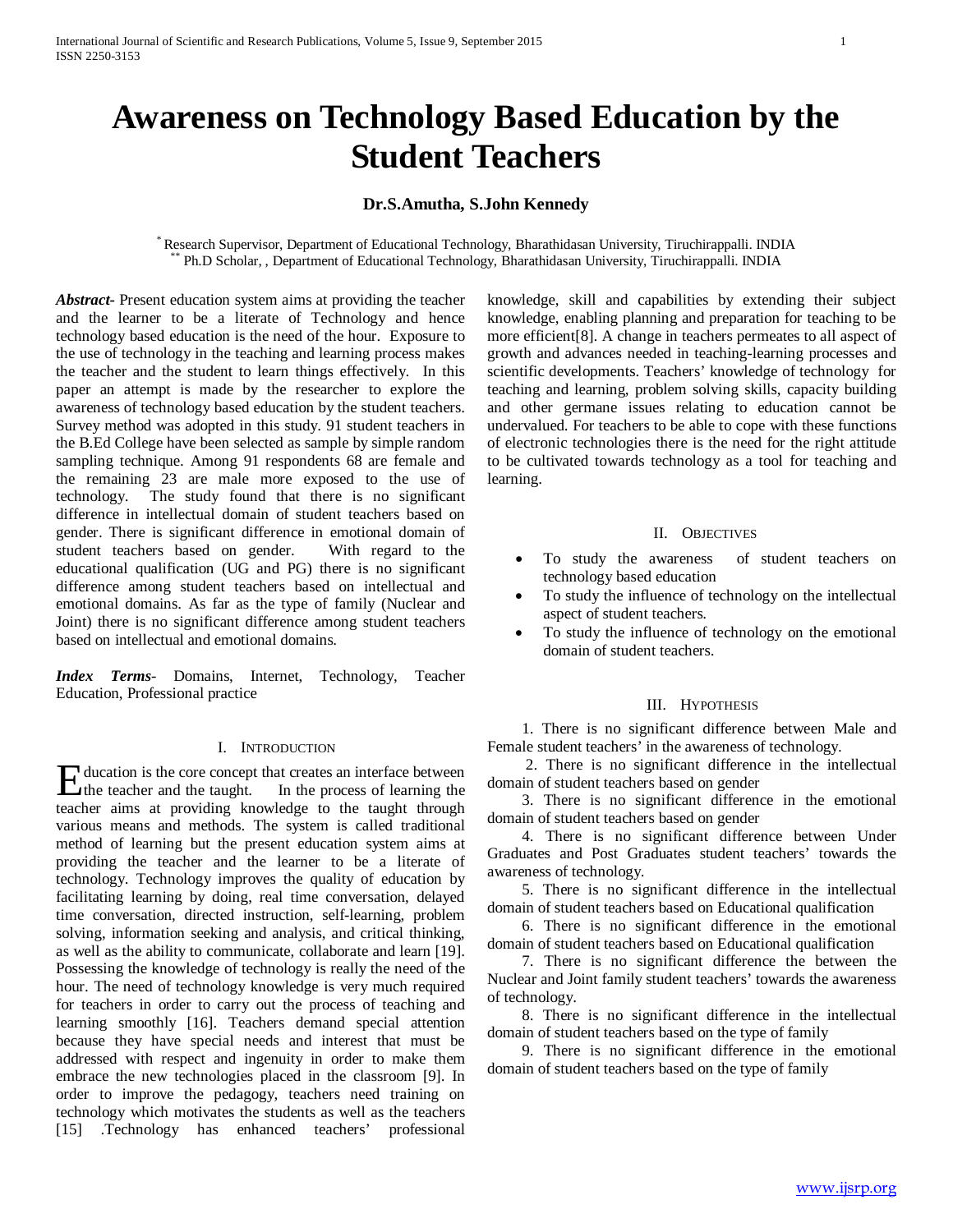## IV. MATERIALS AND METHODS

 Survey method is adopted by the researcher to examine the level of awareness of the technology based education by student teachers. Data was collected through questionnaire distributed among 91 student teachers in a college of education. Simple random sampling technique was adopted in this study.

 The researcher developed a closed ended questionnaire which consists of 48 items with two dimensions namely intellectual and emotional. Out of total 48 items, 11 items were for personal profile, 13 items to assess the awareness of technology, 9 items were for intellectual domain and 15 items regarding emotional domain. The questionnaire has five options such as: Always, Often, Seldom, Never and Undecided.

 For establishing face validity and content validity, the tool was given to a panel of experts. Based on their expertise, the tool was fine-tuned with necessary modification. Cronbach's Alpha test was adopted to measure the reliability of tool because Cronbach's alpha test determines, how closely related a set of items are as a group or the internal consistency or average correlation of items in a survey instrument to establish its reliability (Reynaldo & Santos 1999, Bruin, 2006). The reliability coefficient for the tool is 0.512.

 **Hypothesis 1** There is no significant difference between Male and Female student teachers' awareness on technology

**Table 1: Shows the awareness of technology based on gender**

| Gender                 | Mean  | S.D     | <b>Statistical</b><br>inference |
|------------------------|-------|---------|---------------------------------|
| <b>Awareness</b><br>on |       |         |                                 |
| technology             |       |         |                                 |
| Male $(n=23)$          | 41.65 | 7.352 l | $T=1.360$ Df=89                 |
| Female $(n=68)$        | 39.29 | 7.130   | .177 > 0.05                     |
|                        |       |         | Not Significant                 |

 From the above table the p value 0.177>0.05 shows that there is no significant difference between Male and Female student teachers' awareness on technology.

 **Hypothesis 2** There is no significant difference in intellectual domain of student teachers based on Gender

**Table 2: Shows the Intellectual domain of student teachers based on gender**

| Intellectual domain | Mean  | S.D   | <b>Statistical inference</b>   |
|---------------------|-------|-------|--------------------------------|
| Male $(n=23)$       | 33.35 | 4.820 | $T = 664$ Df=89                |
| Female $(n=68)$     | 32.54 | 5.077 | .508 > 0.05<br>Not Significant |

 From the above table the p value 0.508>0.05 shows that there is no significant difference between Male and Female student teachers in intellectual domain.

 **Hypothesis 3** There is no significant difference in emotional domain of student teachers based on Gender

**Table 3: Shows the Emotional domain of student teachers based on gender**

| <b>Emotional domain</b> | Mean 1 | S.D    | <b>Statistical inference</b> |
|-------------------------|--------|--------|------------------------------|
| Male $(n=23)$           | 53.26  | 7.563  | $T = 2.474$ Df=89            |
| Female $(n=68)$         | 47.59  | 10.061 | .015<0.05<br>Significant     |

 From the above table the p value 0.015>0.05 shows that there is significant difference between Male and Female student teachers in emotional domain.

 **Hypothesis 4** There is no significant difference between UG and PG student teachers' awareness on technology.

**Table 4: Shows the awareness of technology based on Educational qualification**

| <b>Degree</b>                        | <b>Mean</b> | S.D   | <b>Statistical</b><br>inference |
|--------------------------------------|-------------|-------|---------------------------------|
| <b>Awareness</b><br>on<br>technology |             |       |                                 |
| $UG (n = 82)$                        | 40.22       | 7.392 | $T=1.319$ df=89                 |
| <i>PG</i> $(n=9)$                    | 36.89       | 4.676 | .190 > 0.05<br>Not Significant  |

 From the above table the p value 0.190>0.05 shows that there is no significant difference between UG and PG student teachers' awareness on technology.

 **Hypothesis 5** There is no significant difference in intellectual domain of student teachers based on Educational qualification

**Table 5: Shows the Intellectual domain of student teachers based on Educational qualification**

| <b>Intellectual domain</b> | Mean  | -S.D  | <b>Statistical inference</b>   |
|----------------------------|-------|-------|--------------------------------|
| $UG (n = 82)$              | 32.84 |       | 4.968   T=.541 df=89           |
| <i>PG</i> $(n=9)$          | 31.89 | 5.510 | .590 > 0.05<br>Not Significant |

 From the above table the p value 0.590>0.05 shows that there is no significant difference between UG and PG student teachers in intellectual domain.

 **Hypothesis 6** There is no significant difference in emotional domain of student teachers based on Educational qualification

**Table 6: Shows the Emotional domain of student teachers based on Educational qualification**

| Emotional domain   Mean   S.D |       |        | <b>Statistical inference</b> |
|-------------------------------|-------|--------|------------------------------|
| $UG (n = 82)$                 | 49.06 | 9.791  | $T = 114 df = 89$            |
| $PG(n=9)$                     | 48.67 | 10.173 | .909>0.05<br>Not Significant |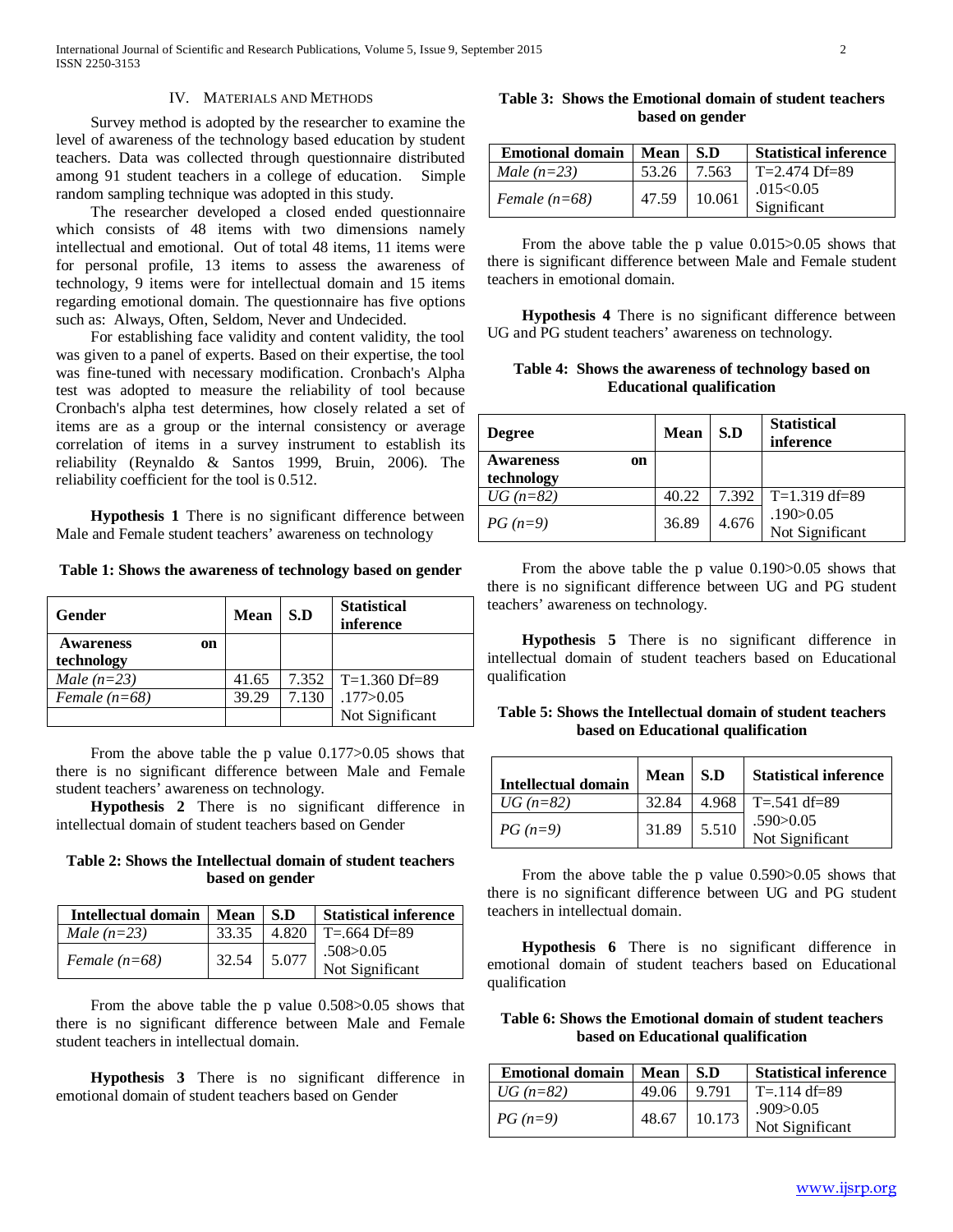From the above table the p value 0.909>0.05 shows that there is no significant difference between UG and PG student teachers in emotional domain.

 **Hypothesis 7** There is no significant difference between Nuclear and Joint family student teachers' awareness on technology.

|  |  |        | Table 7: Shows the awareness of technology based on type of |  |  |
|--|--|--------|-------------------------------------------------------------|--|--|
|  |  | family |                                                             |  |  |

| <b>Type of family</b>                | Mean  | S.D   | <b>Statistical</b><br>inference |
|--------------------------------------|-------|-------|---------------------------------|
| <b>Awareness</b><br>on<br>technology |       |       |                                 |
| Nuclear $(n=53)$                     | 40.92 | 7.656 | $T=1.629$ df=89                 |
| <i>Joint</i> $(n=38)$                | 38.45 | 6.383 | .107 > 0.05<br>Not Significant  |

From the above table the p value 0.107 $>0.05$  shows that there is no significant difference between Nuclear and Joint family student teachers' awareness on technology.

 **Hypothesis 8** There is no significant difference in intellectual domain of student teachers based on type of family

## **Table 8: Shows the Intellectual domain of student teachers based on type of family**

| Intellectual domain   | Mean  | $\blacksquare$ | <b>Statistical inference</b> |
|-----------------------|-------|----------------|------------------------------|
| Nuclear $(n=53)$      | 33.13 | 4.682          | T=.866 df=89                 |
| <i>Joint</i> $(n=38)$ | 32.21 | 5.428          | .389>0.05<br>Not Significant |

 From the above table the p value 0.389>0.05 shows that there is no significant difference between Nuclear and Joint family student teachers intellectual domain

 **Hypothesis 9** There is no significant difference in Emotional domain of student teachers based on type of family

## **Table 9: Shows the Emotional domain of student teachers based on type of family**

| <b>Emotional domain</b> | Mean  | S.D    | <b>Statistical inference</b>   |
|-------------------------|-------|--------|--------------------------------|
| <i>Nuclear</i> $(n=53)$ | 50.57 | 8.913  | $T=1.802$ df=89                |
| <i>Joint</i> $(n=38)$   | 46.87 | 10.604 | .075 > 0.05<br>Not Significant |

 From the above table the p value 0.075>0.05 shows that there is no significant difference between Nuclear and Joint family student teachers emotional domain.

### V. RESULTS

 The study found that there is no significant difference in Intellectual domain of student teachers based on gender. There is a significant difference in Emotional domain of student teachers based on gender. With regard to the educational qualification (UG and PG) there is no significant difference among student teachers based on Intellectual and Emotional domains. As far as the type of family (Nuclear and Joint) there is no significant difference among student teachers based on Intellectual and Emotional domains. On the whole low utilization of information resources and lack of awareness in using technology has been witnessed in this study.

#### VI. RECOMMENDATIONS

 1. Internet connection can be provided to student teachers who can go through many related websites for their teaching learning process.

 2. Orientation programme can be conducted to the student teachers to use the technology resources effectively.

 3. Workshops can be organized to update the technological knowledge of the student teachers

## VII. CONCLUSION

 An attempt is made to study the technological awareness among student teachers. Technologies are electronic devices that have come to reshape the world in all aspects of human endeavor with its stronghold in the provision of education for all. Pivotal to the provision of education for all are teachers who have been trained professionally to educate, improvise and integrate emerging technologies into the paradigm of education.Traditional methods of teaching could never develop plan effective foundation for critical thinking and understanding for the students. They could learn more when learning became personal and it is only possible by using Technology in class room situation. Through it the learners would be able to construct their own concept and find their own solutions to their problems. It will be more possible only when teachers will have adequate knowledge and the awareness regarding technology. The student teachers should be given appropriate training for inculcating skills associated to technology for its awareness. It is expected that if the student teachers are fully aware, they will be able to guide their learners for their bright future.

#### **REFERENCES**

- [1] Adebowale, O. F, Teachers, Awareness of Nigeria Educational Policy on ICT and the use of ICT in Oyo State Secondary Schools. International Journal of Computing and ICT Research, 6 (1), 2012, pp84-93, retrieved from http://www.ijcir. org/volume6-number1/article9.pdf.
- [2] Angel Rathnabai , "Infusing ICT in teaching learning process: A reflection" proceedings of International Seminar held at Periyar University, 2007.
- [3] Dash, M. K, Integration of ICT in teaching Learning: A challenges. Edutract, 6 (12), 2007, pp11-13.
- [4] Elizabeth, E.T, Inculcating Technological Know-how and Integrating ICT in Curriculum in the Teaching-learning Process. Indian Educational Review, 47 (2), 2010, pp115-130.
- [5] Gulhane, G. L, Integrating ICT in Teacher Education, MIER. Journal of Educational Studies, Trends and Practices, 1(2), 2011.
- [6] Illayaperumal, "Perception of student teachers towards the role of technology in education for sustainable development " proceedings of International Seminar held at Periyar University, 2007.